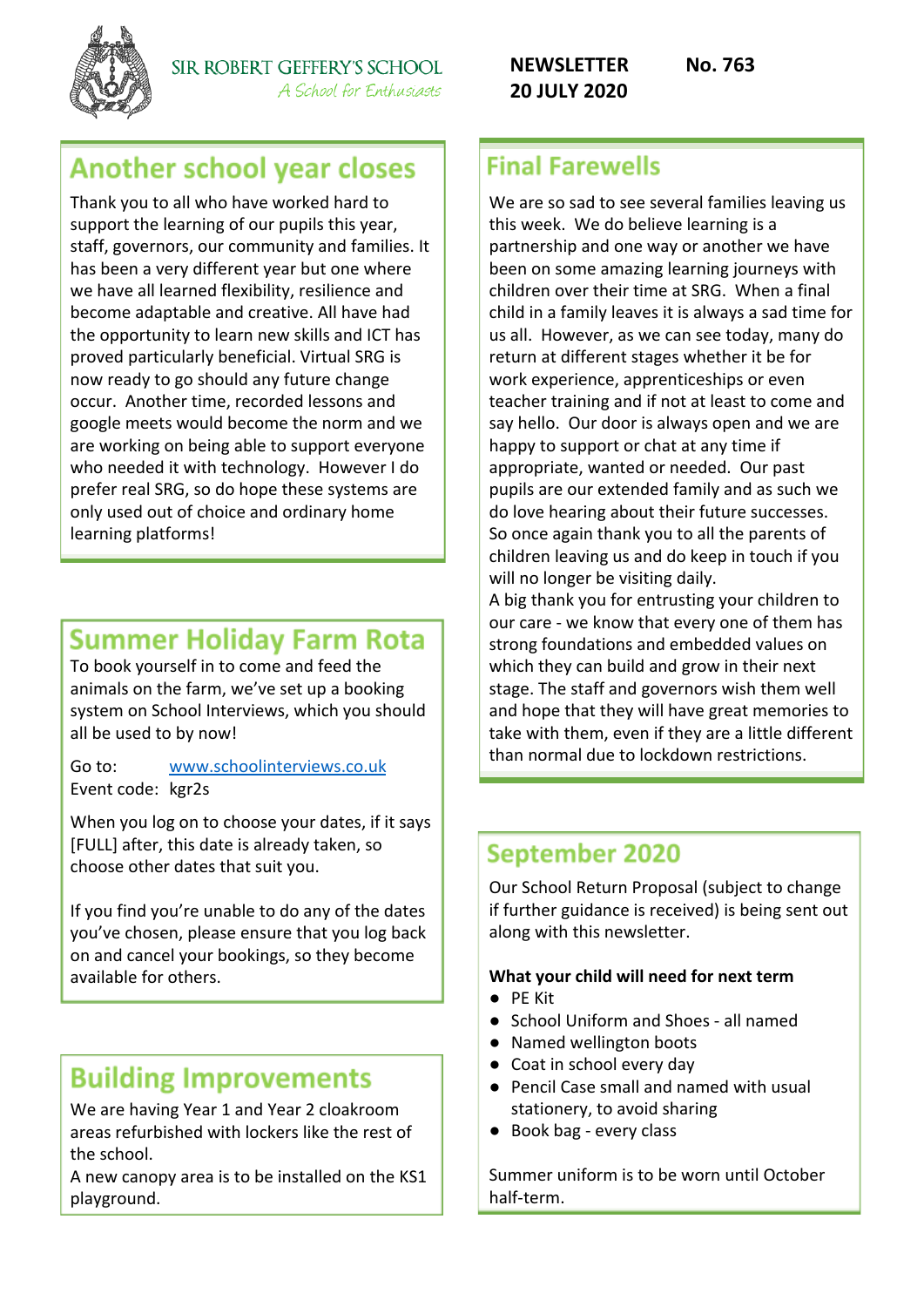| <b>Awards</b>     |                                           | Erin R          | Super engagement in<br>home schooling                    |
|-------------------|-------------------------------------------|-----------------|----------------------------------------------------------|
| <b>Reception</b>  |                                           |                 | throughout lockdown                                      |
| <b>Brooke G</b>   | All round superstar                       | Isla SH         | Quiet determination                                      |
| Evelyn G          | <b>Bravery</b>                            | Eddie S         | Wonderful commitment                                     |
| Harriet H         | Positivity and enthusiasm                 |                 | to all his home schooling                                |
| Imogen P          | Scientist of the week                     | Florence W      | Winning our Google Meet<br><b>Talent Show</b>            |
|                   |                                           | Thomas W        | Winning our virtual election                             |
| Year 1            |                                           |                 |                                                          |
| Ellis M           | English superstar                         |                 |                                                          |
| Imogen P          | <b>Excellence in maths</b>                | Year 5          |                                                          |
| Charlie T         | Caring Classmate                          | Axel B          | Good knowledge of ICT                                    |
| Mawgan T          | <b>Extraordinary effort</b>               | Theo B          | Good catching up with<br>English work based on<br>robots |
| Year <sub>2</sub> |                                           | Poppy C         | Well structured English                                  |
| <b>Bonnie B</b>   | Super self-confidence and                 |                 | work                                                     |
|                   | perseverance                              | Emma D          | Imaginative description of a                             |
| Callum C          | Super place value and                     |                 | fictional character                                      |
|                   | reasoning skills                          | Melody E        | Wonderful colouring in her                               |
| Monty F           | Brilliant engagement in                   |                 |                                                          |
|                   | focus activities                          |                 | spare time                                               |
| Archie H          | <b>Brilliant learning</b>                 | Lauren G        | Good perseverance when                                   |
|                   | enthusiasm                                |                 | using the chrome book                                    |
|                   |                                           | Millie J        | Interesting discussions in                               |
| Freddie M         | Amazing vocabulary in                     |                 | class                                                    |
|                   | voyage and return story                   | Evie P          | Great use of ICT                                         |
| Jacob R           | Excellent self-challenge and              | Eddie T         | Great robot work in English                              |
|                   | motivation                                |                 |                                                          |
| Millie S          | Fantastic skills in 5 minute              |                 |                                                          |
|                   | intervals and digit time                  | Year 6          |                                                          |
|                   |                                           | Jamie D         | Resilience                                               |
|                   |                                           | <b>Gracie F</b> | Kindness to other festival                               |
| Year <sub>3</sub> |                                           |                 | goers                                                    |
| Aaron B           | Enthusiasm towards art                    | Ruby F          | Expressive dancing at the                                |
| Arthur B          | Demonstrating school values               |                 | disco                                                    |
| Albie C           | Attention to detail in mask               | Tilly G         | Dedication to reading in a                               |
|                   | making                                    |                 | teepee                                                   |
| Ben C             | Project work                              | George G        | Drama                                                    |
| Ruby C            | Amazing t-shirt bag                       | Tom H           | Creative festival look                                   |
| Rebecca J         | Fantastic multiplication                  | Megan HH        | Kindness to other festival                               |
| Esme H            | Kindness                                  |                 | goers                                                    |
|                   |                                           | Mackenzie P     | Drama                                                    |
|                   |                                           | Ed P            | <b>Forest Schools</b>                                    |
| Year 4            |                                           | Tom R           | Helpfulness with pop-up                                  |
| Isaac B           | Keeping our spirits up                    |                 | tents                                                    |
| Sienna B          | <b>Stunning British Values</b><br>artwork | Hope R          | Patience with friendship<br>bands                        |
| Edie C            | Super focus when she's                    | Olivia T        | Drama                                                    |
|                   | been in school recently                   | Meredith T      | Expressive dancing at the                                |
| JJ H              | Great enthusiasm in                       |                 | disco                                                    |
|                   | school football                           | Hayden W        | Helpfulness with pop-up                                  |
| Lucy P            | Cheerful approach to                      |                 | tents                                                    |
|                   | everything she's done                     | Shea W          | <b>Tree Climbing</b>                                     |
|                   |                                           | Seren W         | <b>Tree Climbing</b>                                     |
|                   |                                           |                 |                                                          |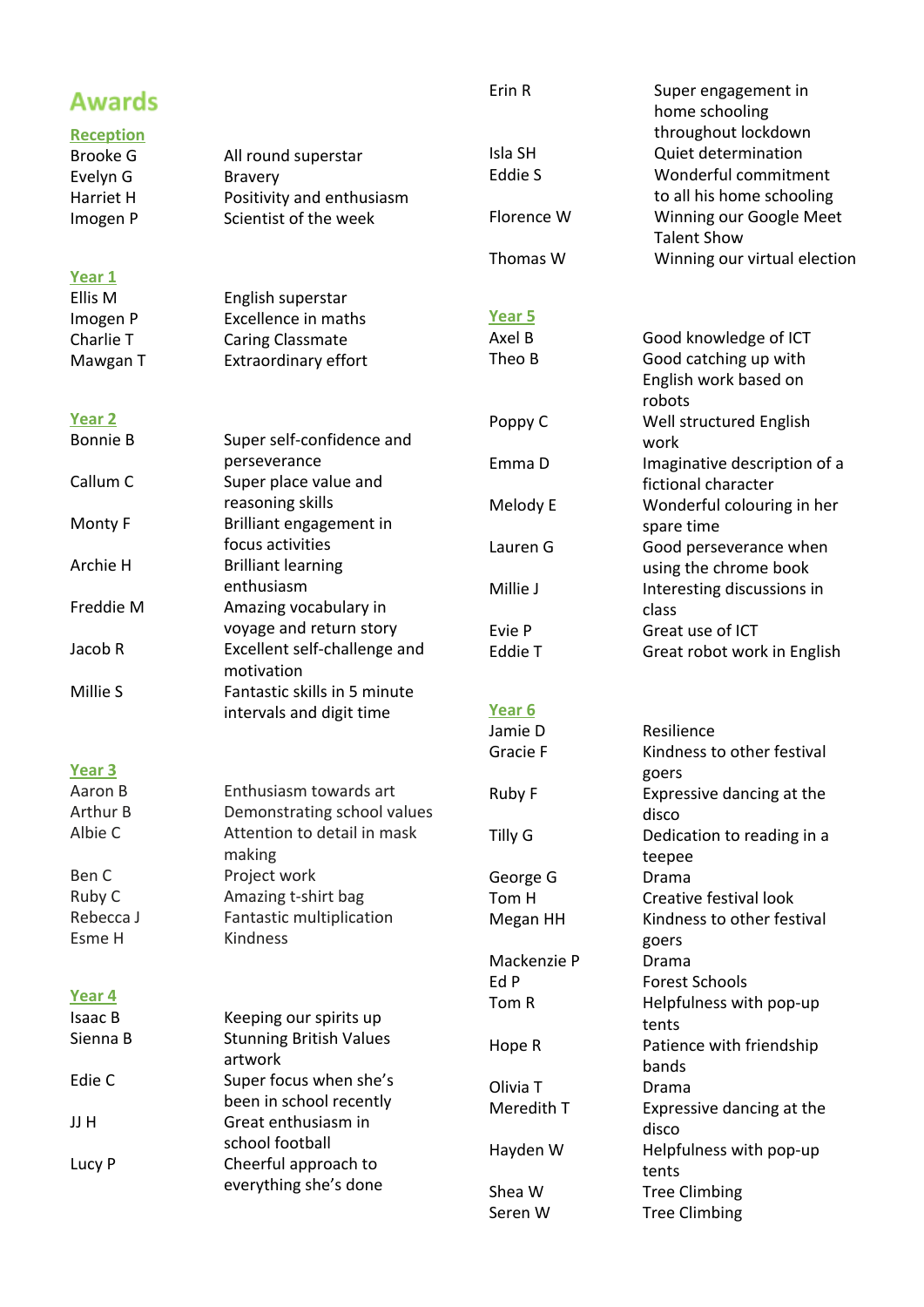# **Cross Country Successes**

This week we received some very good news from East Cornwall Harriers with the final results from this year's cross country league. This is one of the very few events that was completed prior to lockdown and we have been waiting eagerly for the results to come to us.

During the year 34 children represented our school in at least 1 league run, with many children taking part in all 5. This requires a lot of commitment and perseverance from both pupils and our incredibly supportive parents.

But most importantly from the team at SRG and in particular Helen Ralph, who has once again, gone above and beyond to prepare our children for the competitions, giving up her time to do this. Thank you Helen! We have an extremely dedicated group of children, parents and staff who 'make' cross country happen on a weekly basis, often through some pretty foul weather, and without us all working together, we couldn't have achieved the great results we have enjoyed this year. So, on to the combined results for the year…

Year 3 & 4 Girls: 1st Erin R, 7th Bea T, 19th Effie S, 32nd Sienna B, 33rd Florence W, 56th Millie BC, 80th Keira B & 135th Eris BT. The Year 3 & 4 Girls Team came 1st overall out of the 28 schools who entered teams. Champions!

Year 3 & 4 Boys: 19th Arthur B, 39th Joseph S, 43rd Dougie B, 45th William B, 49th Joshua G, 90th Albie C, 108th Bodhi W & 134th William B. Our Year 3 & 4 Boys came 5th overall.

Year 5 & 6 Girls: 19th Merryn B, 20th Alice P, 27th Poppy C, 41st Ruby F, 48th Megan HH, 61st Isabella M, 80th Shiloh S, 133rd Seren W, 146th Phoebe H & 147th Hazel S. The Year 5 & 6 Girls team finished 4th out of the 22 schools who entered teams.

Year 5 & 6 Boys: 6th Shea W, 10th Hayden W, 24th Tom R, 25th Oskar D, 29th Tom H, 37th Ed P, 72nd Charlie G & 131st Matthew S. Our Year 5 & 6 Boys team came 3rd - winning the bronze medal.

Well done to all of you who took part and I'm sure you'd like to join me in thanking Helen Ralph for another fantastic year!

## **Accelerated Reader**

Well done to everyone who has read and quizzed on Accelerated Reader this year. Quizzing can continue throughout the summer with our new reading term starting on 1st August 2020.

Congratulations to Theo B for achieving his 1 million status this week.

Whole school word count so far: 92,221,919.

#### **Term Dates**

| Wed 22 July                        | Last day of term for<br>Reception, Year 1, Year 6<br>and key worker children |
|------------------------------------|------------------------------------------------------------------------------|
| Thu 3 September<br>Fri 4 September | <b>Inset Day</b><br><b>First day of term - Transition</b>                    |
|                                    | and Join a Bubble day                                                        |
| 26-30 October                      | <b>Half Term</b>                                                             |
| Mon 2 November -                   | Inset Day                                                                    |
| $21$ Dec $-1$ Jan                  | <b>Christmas Holidays</b>                                                    |
| Mon 4 January                      | Inset Day                                                                    |
| 15-19 February                     | <b>Half Term</b>                                                             |
| $2 - 16$ April                     | Easter Holidays                                                              |
| $31$ May $-4$ Jun                  | <b>Half Term</b>                                                             |
| Fri 11 June                        | Inset Day                                                                    |
| Thu 22 July                        | Last day of term                                                             |
| Fri 23 July                        | Inset Day                                                                    |
|                                    |                                                                              |

### **Sports Kit Amnesty**

If you have any parts of the SRG sports kit at home – football tops, socks etc. please bring it into the office this week – or hand over in the car park when dropping off or collecting.